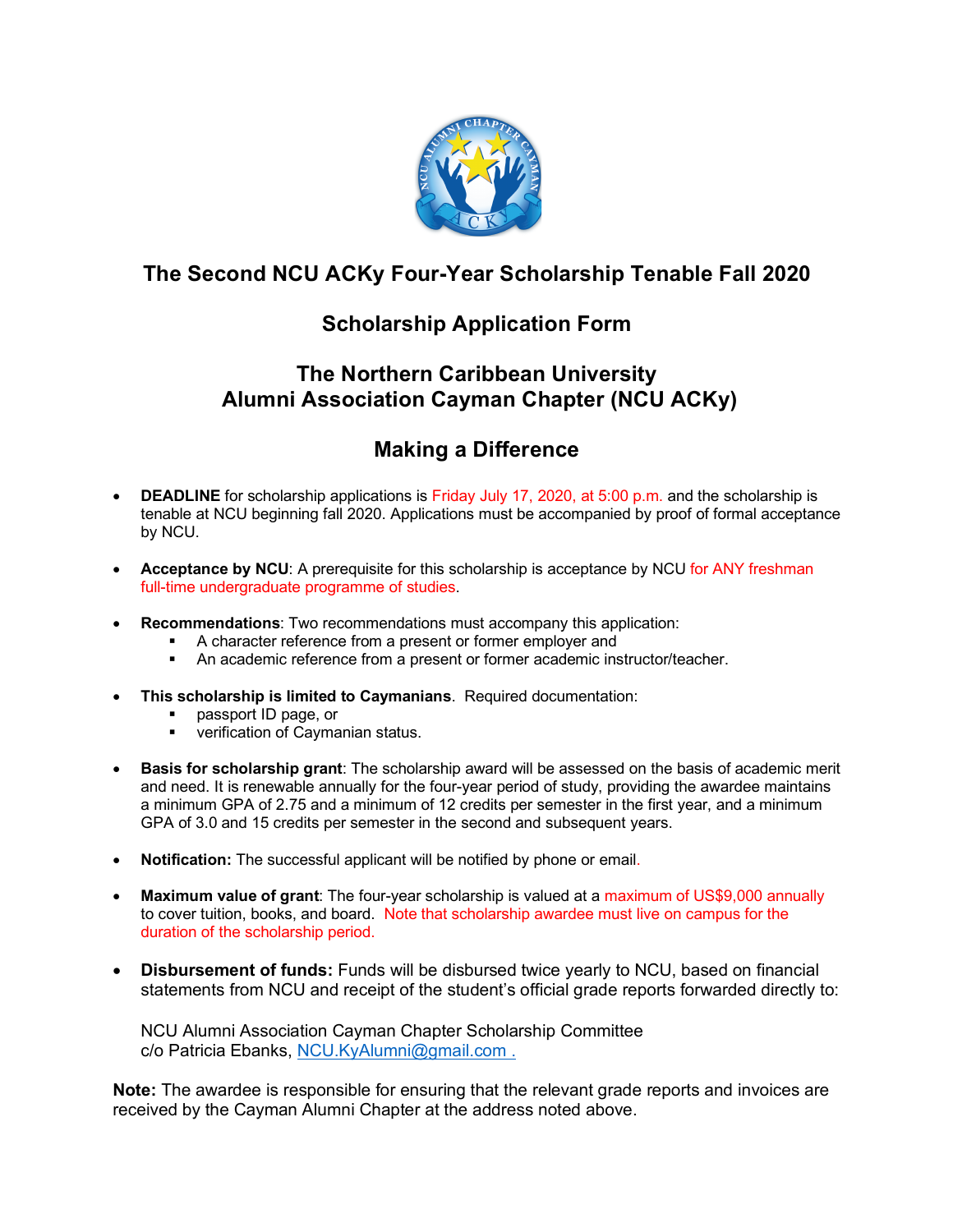For questions about this application or any aspect of the process, please contact NCU.KyAlumni@gmail.com .

For Information about the Cayman Chapter of the NCU Alumni Association (ACKy) visit www.NCUCaymanAlumni.com/. For further information, visit NCU admissions portal https://aeorion.ncu.edu.jm/Apply/apps/default.aspx

NCU ACKy, *For Service in this Life*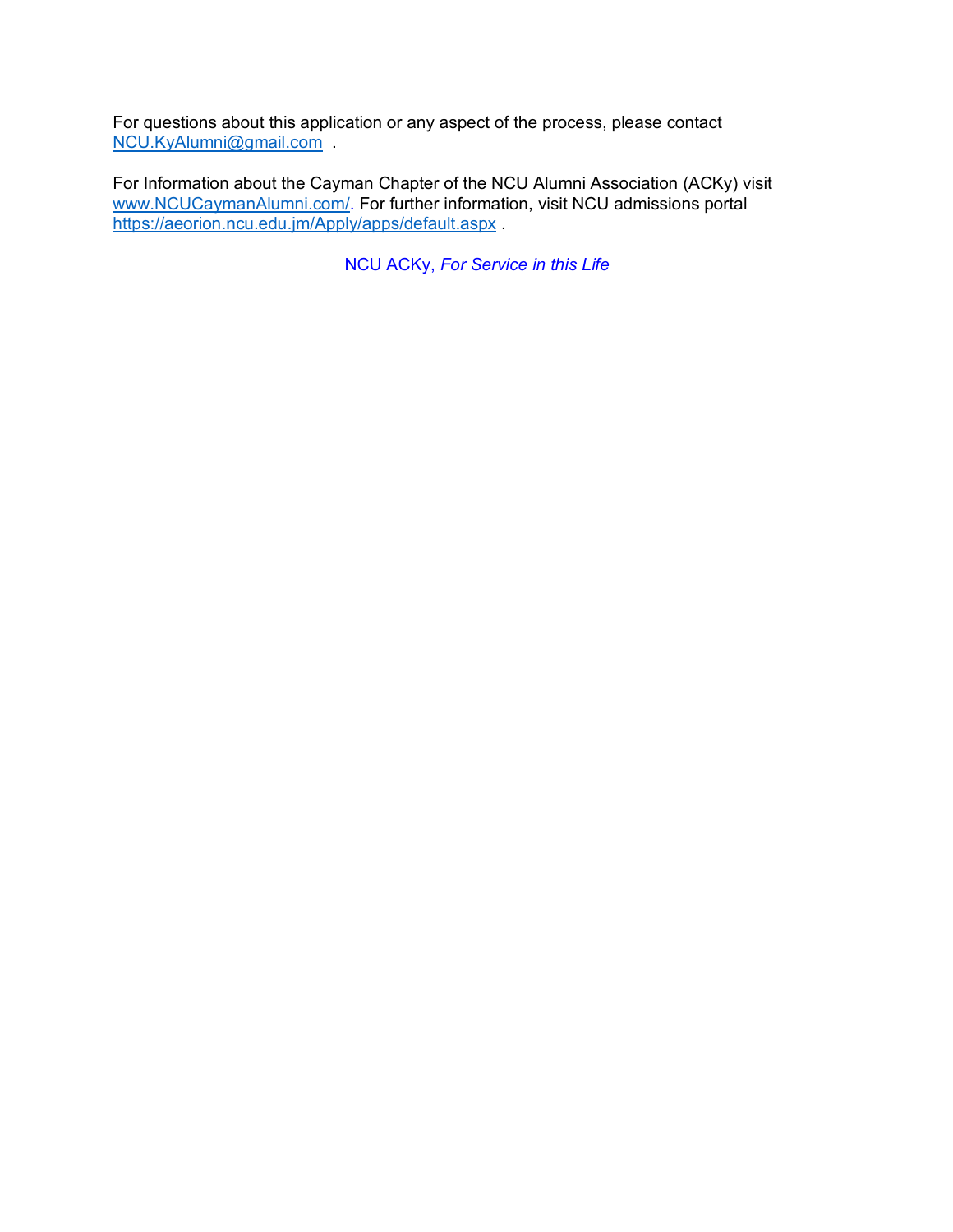## **SECTION 1**

# **This section is to be completed by the applicant for this the second NCU Alumni Association Cayman Scholarship. PLEASE PRINT OR TYPE:**

|                                                                                                                                             | 4. Telephone Number: _________________________                                   |    |  |  |
|---------------------------------------------------------------------------------------------------------------------------------------------|----------------------------------------------------------------------------------|----|--|--|
|                                                                                                                                             |                                                                                  |    |  |  |
|                                                                                                                                             | 5. I am a Caymanian (includes persons with Caymanian status): Yes                | No |  |  |
|                                                                                                                                             | 6. I have been accepted by NCU: Yes<br>No                                        |    |  |  |
|                                                                                                                                             |                                                                                  |    |  |  |
|                                                                                                                                             | 7. Your intended date of enrolment: month and year _____________________________ |    |  |  |
|                                                                                                                                             | 8. Will you be a full-time student: Yes<br>No                                    |    |  |  |
|                                                                                                                                             | 9. Will you live on campus: Yes<br>No                                            |    |  |  |
| 10. List CXCs or equivalent external examination subjects passed and grades:                                                                |                                                                                  |    |  |  |
|                                                                                                                                             |                                                                                  |    |  |  |
|                                                                                                                                             |                                                                                  |    |  |  |
|                                                                                                                                             | And/or SAT score: ___________________                                            |    |  |  |
| A certified copy of your CXC or equivalent external examination or SAT official<br>grade/score report must accompany this application form. |                                                                                  |    |  |  |
| 11. List approx. expenses you expect to incur per semester, in United States dollars:<br>Tuition<br>i)                                      |                                                                                  |    |  |  |
| ii)                                                                                                                                         | <b>Books</b>                                                                     |    |  |  |
| iii)                                                                                                                                        | Room and board                                                                   |    |  |  |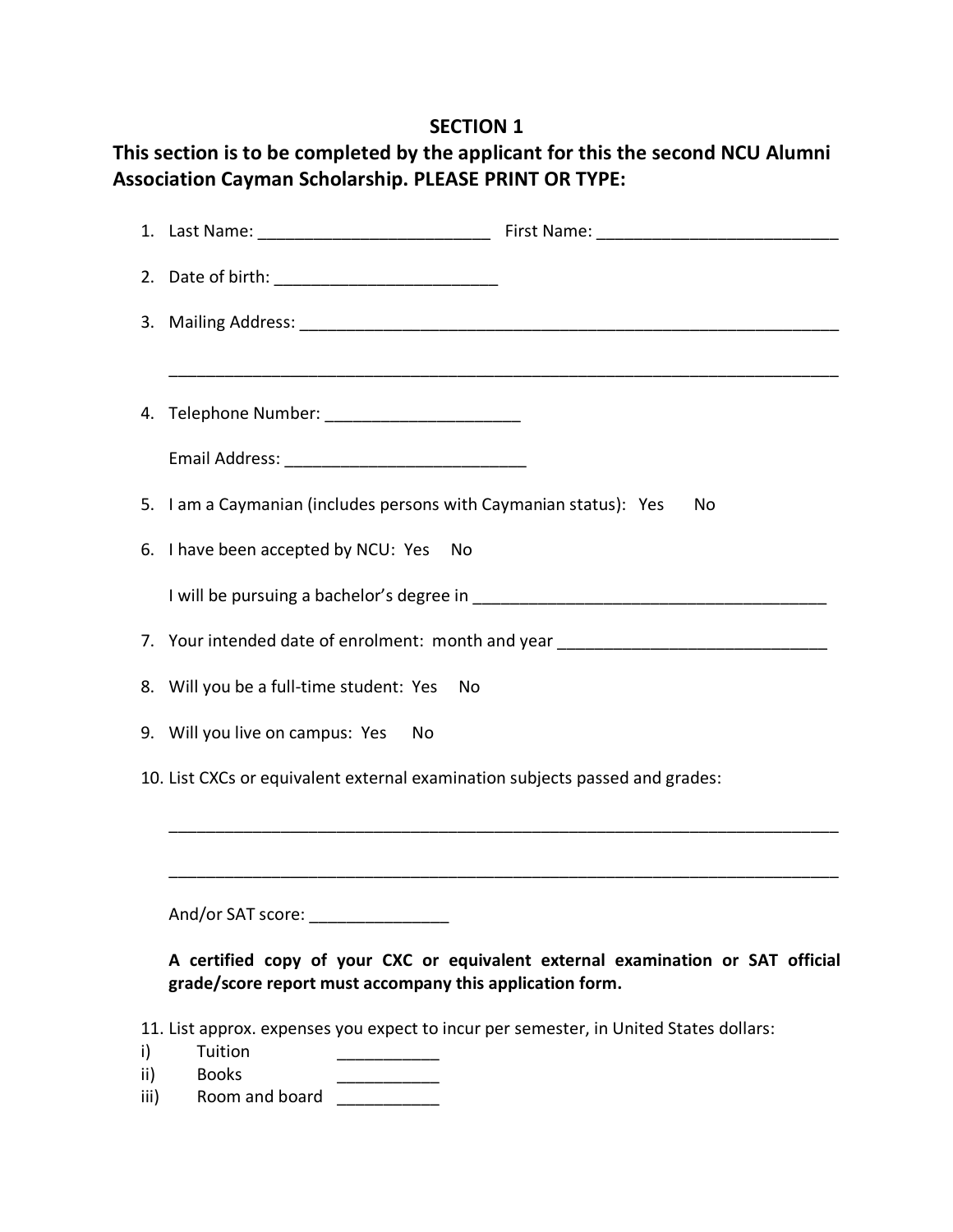- 12. List any other financial assistance you anticipate receiving per semester (explain sources and include US\$ value):
	- Value of other scholarships and source/s:  $\mathsf{i}$
	- $\mathsf{ii}$ Value of grants and source/s:
- 13. Briefly explain your need for the NCU Alumni Association Cayman Chapter scholarship: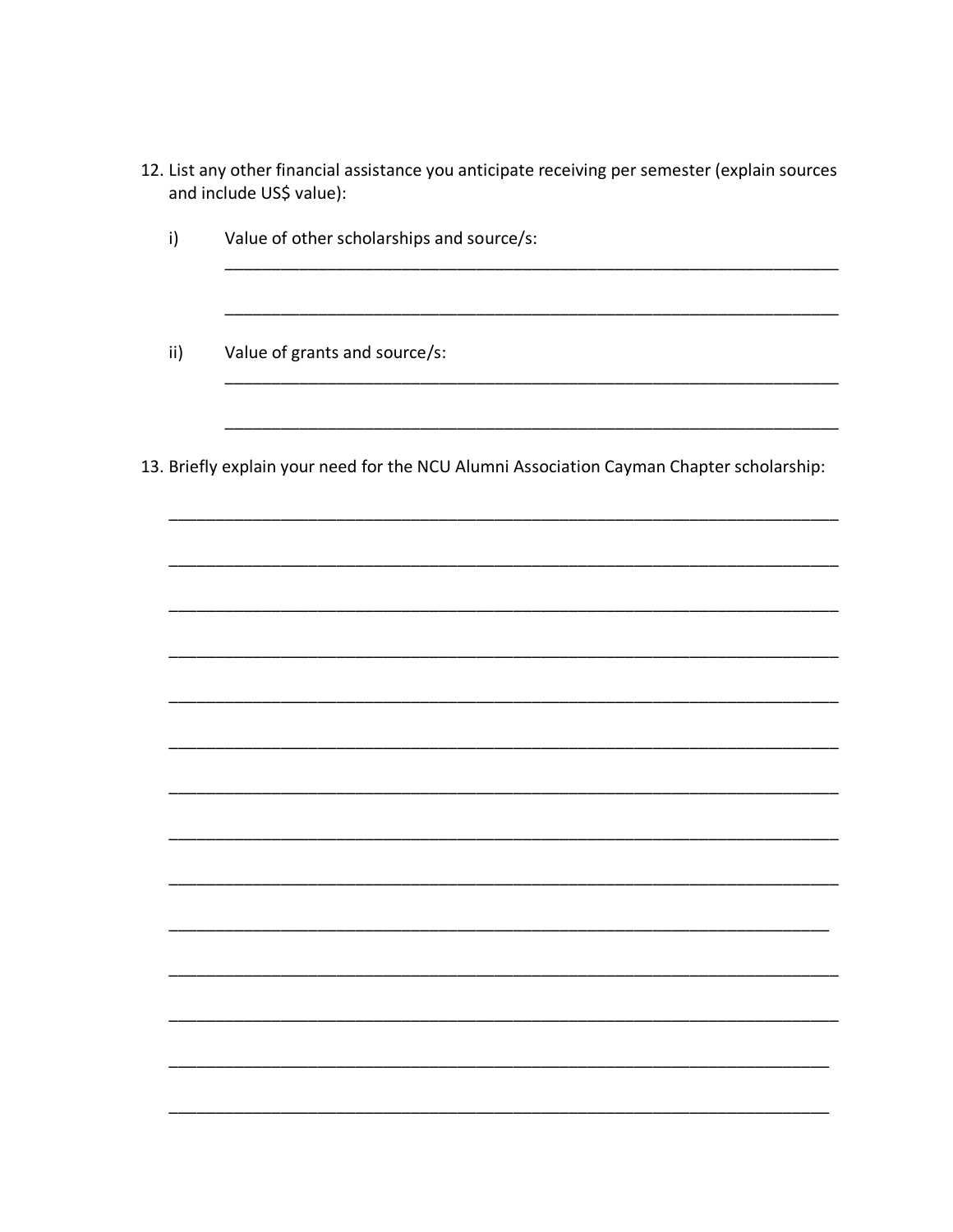- 14. Recognition/Awards: Please list important awards and recognition received, noting initiating organization, nature of award, and dates:
- 15. Goals: Briefly state your long- and short-term life and career goals-if necessary, continue on a separate attached sheet, annotated with this question number: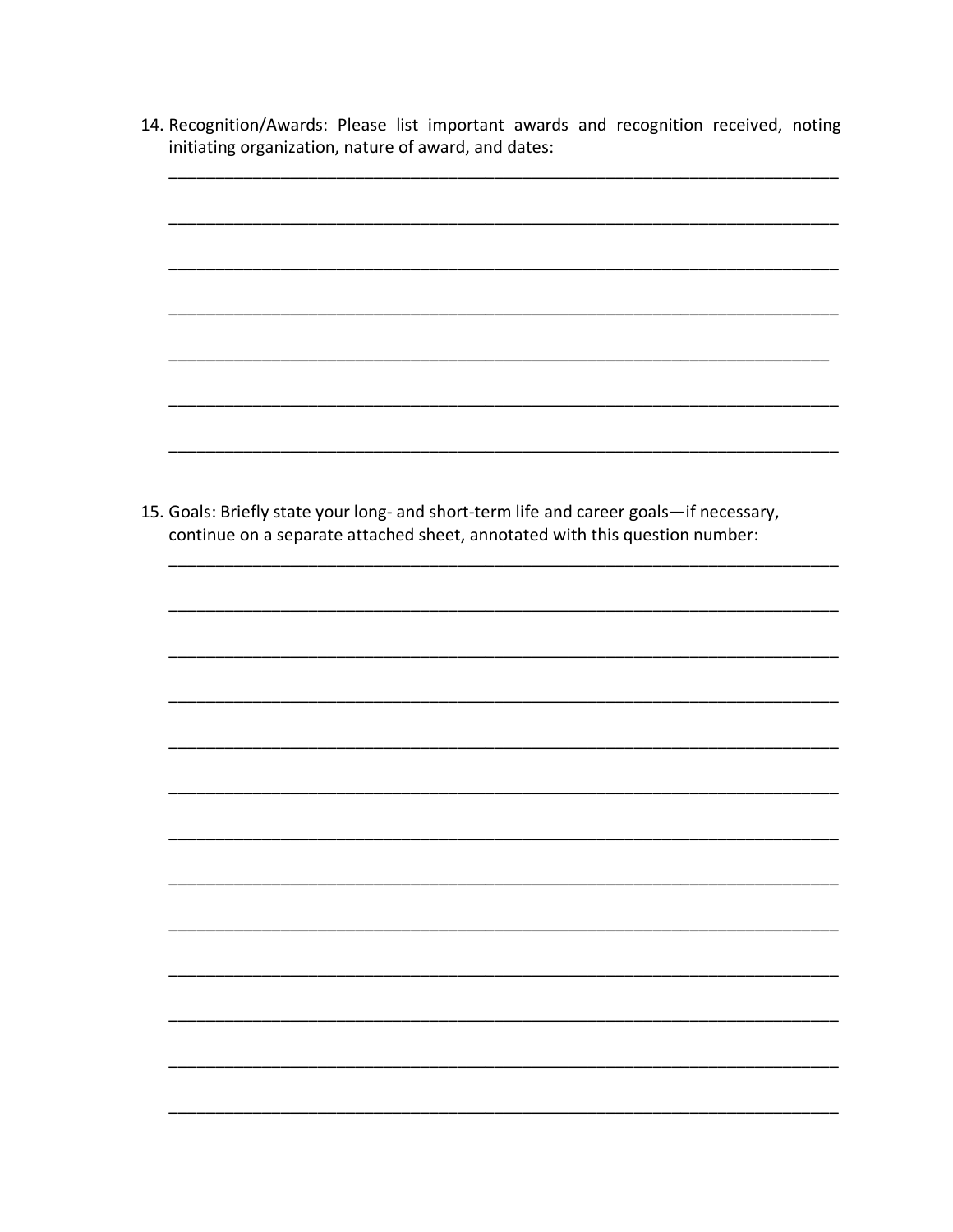### **SECTION 2**

 **This section is to be completed by parent(s) or guardian(s)**

## **OR**

**If applicant is independent of parents/guardians, please complete with current personal or family unit's financial status. PLEASE PRINT OR TYPE:**

\_\_\_\_\_\_\_\_\_\_\_\_\_\_\_\_\_\_\_\_\_\_\_\_\_\_\_\_\_\_\_\_\_\_\_\_\_\_\_\_\_\_\_\_\_\_\_\_\_\_\_\_\_\_\_\_\_\_\_\_\_\_\_\_\_\_\_\_\_\_\_\_

\_\_\_\_\_\_\_\_\_\_\_\_\_\_\_\_\_\_\_\_\_\_\_\_\_\_\_\_\_\_\_\_\_\_\_\_\_\_\_\_\_\_\_\_\_\_\_\_\_\_\_\_\_\_\_\_\_\_\_\_\_\_\_\_\_\_\_\_\_\_\_\_

\_\_\_\_\_\_\_\_\_\_\_\_\_\_\_\_\_\_\_\_\_\_\_\_\_\_\_\_\_\_\_\_\_\_\_\_\_\_\_\_\_\_\_\_\_\_\_\_\_\_\_\_\_\_\_\_\_\_\_\_\_\_\_\_\_\_\_\_\_\_\_\_

\_\_\_\_\_\_\_\_\_\_\_\_\_\_\_\_\_\_\_\_\_\_\_\_\_\_\_\_\_\_\_\_\_\_\_\_\_\_\_\_\_\_\_\_\_\_\_\_\_\_\_\_\_\_\_\_\_\_\_\_\_\_\_\_\_\_\_\_\_\_\_\_

1.

A. Name (s) of parents/guardians:

**Or** 

- B. Applicable names of other family unit:
- 2. Address(es) (if different from that provided in Section 1):
- 3. Telephone and email contacts (if different from that provided in Section 1):

\_\_\_\_\_\_\_\_\_\_\_\_\_\_\_\_\_\_\_\_\_\_\_\_\_\_\_\_\_\_\_\_\_\_\_\_\_\_\_\_\_\_\_\_\_\_\_\_\_\_\_\_\_\_\_\_\_\_\_\_\_\_\_\_

4. As this scholarship is granted on the basis of means and academic merit, please state

your family's combined annual income: US\$

- 5. Please submit supporting documentation verifying accuracy of combined annual income. Please check the line next to applicable enclosed documentation:
	- \_\_\_\_Verification letter/s from current employer/s

\_\_\_\_Bank statement showing monthly balances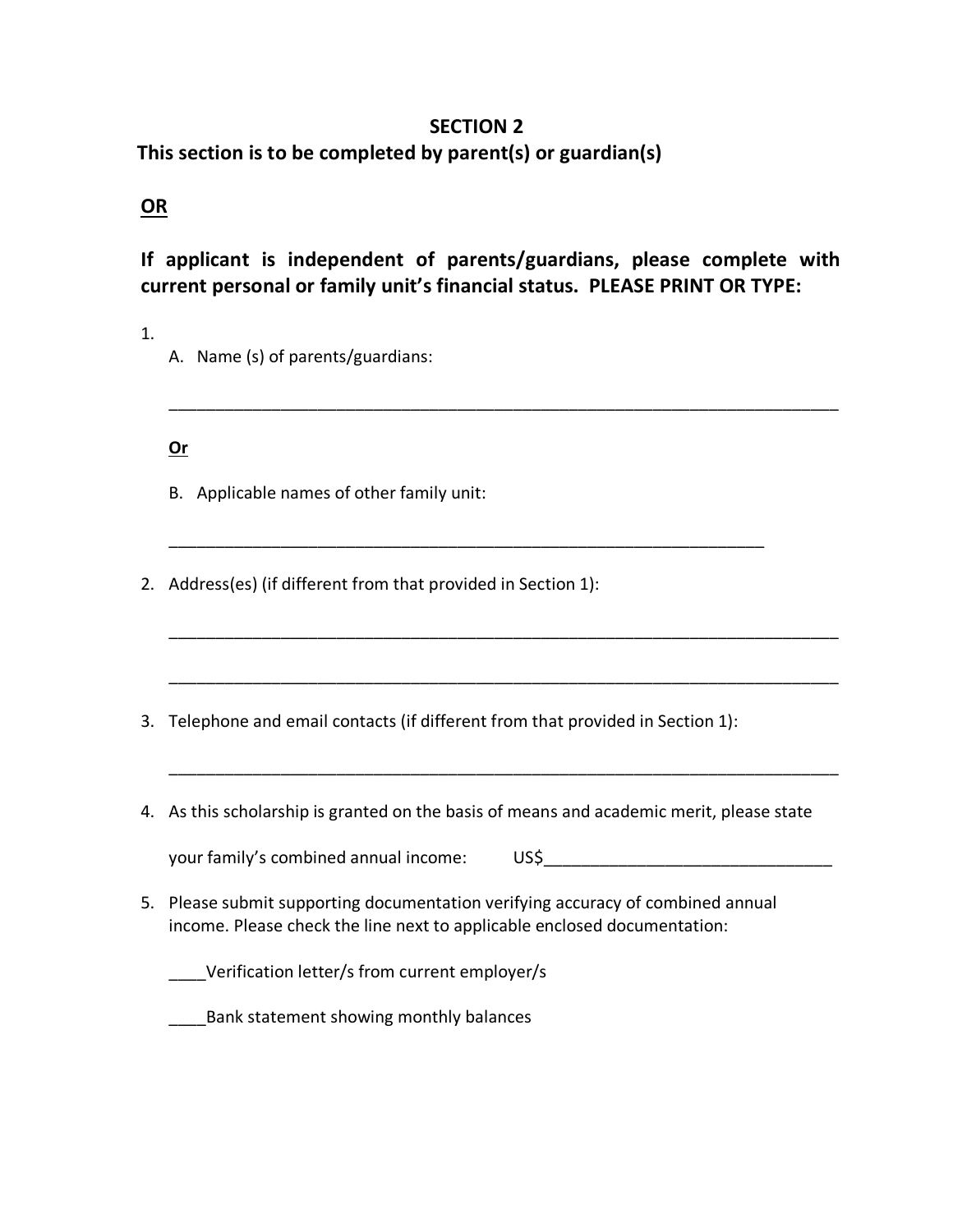6. If self-employed please check applicable line and attach relevant supporting documentation:

| Α. | Company Licence No. <b>Company</b> |
|----|------------------------------------|
| В. | Other:                             |
|    |                                    |
|    |                                    |
|    | C. Annual Income:                  |

**(For questions on completing this document, please contact NCU.KyAlumni@gmail.com.**